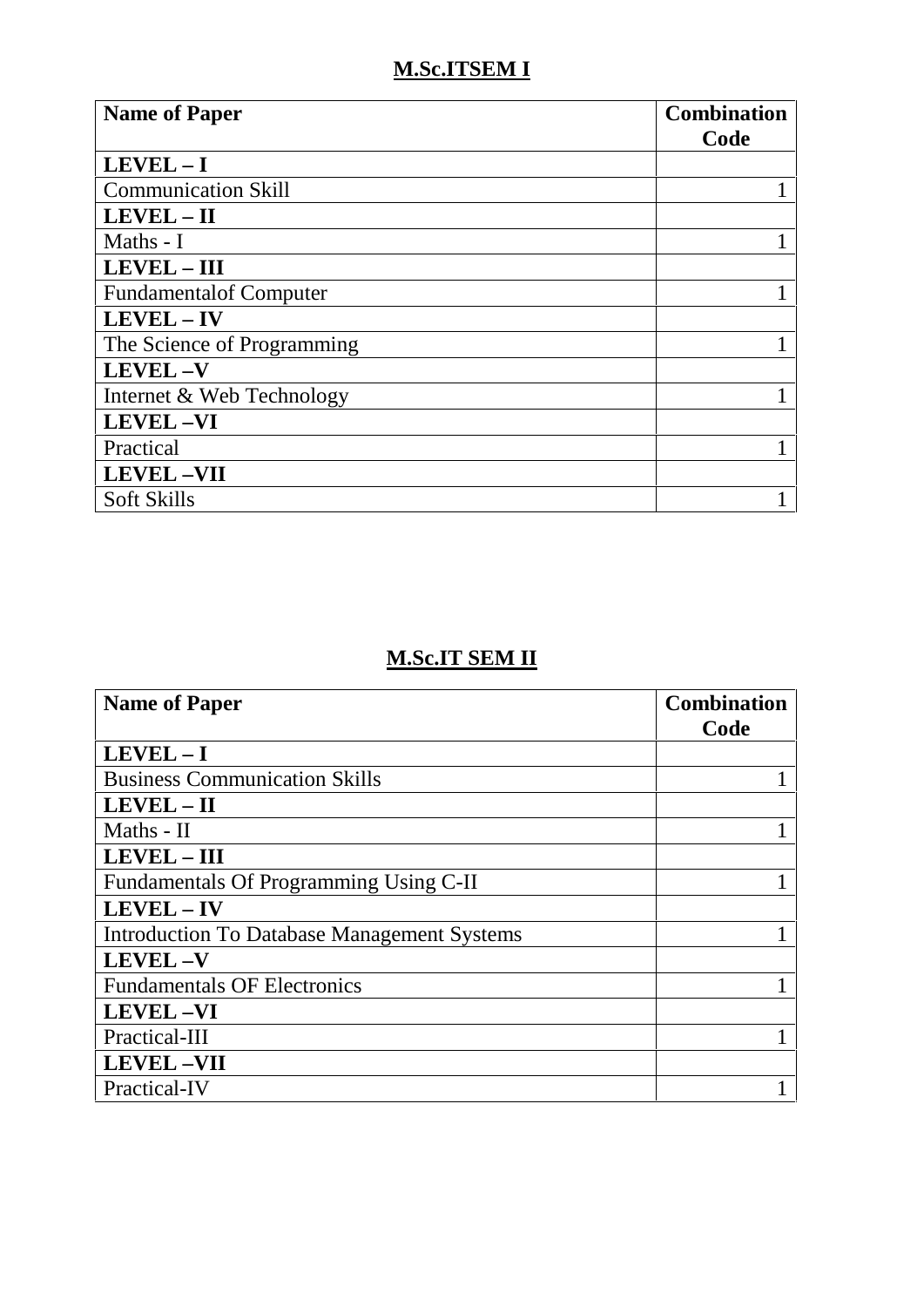## **M.Sc.ITSEM III**

| <b>Name of Paper</b>                 | <b>Combination</b><br>Code |
|--------------------------------------|----------------------------|
| $LEVEL - I$                          |                            |
| <b>Soft Skills</b>                   |                            |
| $LEVEL - II$                         |                            |
| Microprocessor And Assembly Language |                            |
| <b>LEVEL-III</b>                     |                            |
| Data Structures                      |                            |
| LEVEL - IV                           |                            |
| <b>Object Oriented Programming</b>   |                            |
| <b>LEVEL-V</b>                       |                            |
| <b>Computer Network</b>              |                            |
| <b>LEVEL-VI</b>                      |                            |
| Practical - V                        |                            |
| <b>LEVEL - VII</b>                   |                            |
| Practical - VI                       |                            |

### **M.Sc.ITSEMIV**

| <b>Name of Paper</b>                      | <b>Combination</b> |
|-------------------------------------------|--------------------|
|                                           | Code               |
| $LEVEL - I$                               |                    |
| <b>Environmental Science</b>              |                    |
| LEVEL - II                                |                    |
| Fundamental Of Embedded System And LOT    |                    |
| <b>LEVEL - III</b>                        |                    |
| Vb.Net                                    |                    |
| <b>LEVEL-IV</b>                           |                    |
| Relational Database Management System - I |                    |
| <b>LEVEL-V</b>                            |                    |
| Web Development - I                       |                    |
| <b>LEVEL-VI</b>                           |                    |
| Practical - VII                           |                    |
| <b>LEVEL-VII</b>                          |                    |
| Practical – VIII                          |                    |
| <b>LEVEL-VIII</b>                         |                    |
| $Practical - IX$                          |                    |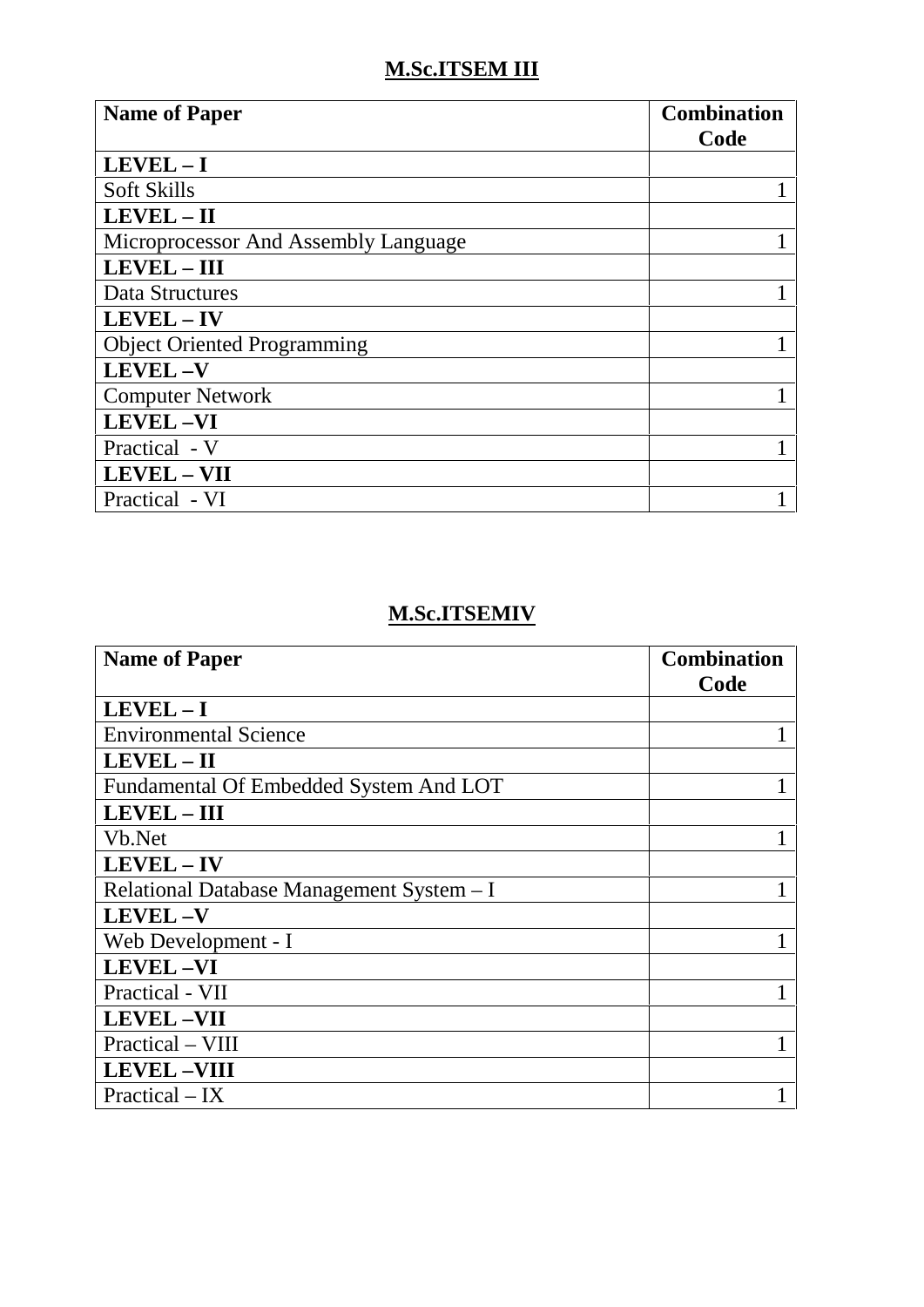### **M.Sc.ITSEM V**

| <b>Name of Paper</b>                       | <b>Combination</b><br>Code |
|--------------------------------------------|----------------------------|
| $LEVEL - I$                                |                            |
| Web Development-II                         |                            |
| LEVEL-II                                   |                            |
| Relational Database Management System - II |                            |
| <b>LEVEL - III</b>                         |                            |
| <b>Computer Graphics</b>                   |                            |
| LEVEL-IV                                   |                            |
| System Analysis & Design                   |                            |
| <b>LEVEL-V</b>                             |                            |
| <b>Financial Accounting And Taxation</b>   |                            |
| <b>LEVEL-VI</b>                            |                            |
| Practical - X                              |                            |
| <b>LEVEL-VII</b>                           |                            |
| $Practical - XI$                           |                            |
| <b>LEVEL-VIII</b>                          |                            |
| Practical – XII                            |                            |

### **M.Sc.IT SEM VI**

| <b>Name of Paper</b>                       | <b>Combination</b> |
|--------------------------------------------|--------------------|
|                                            | Code               |
| $LEVEL - I$                                |                    |
| Java                                       |                    |
| LEVEL - II                                 |                    |
| Linux Administration And Shell Programming |                    |
| <b>LEVEL-III</b>                           |                    |
| Web Development $-I$                       |                    |
| LEVEL - IV                                 |                    |
| Project                                    |                    |
| LEVEL-V                                    |                    |
| Practical                                  |                    |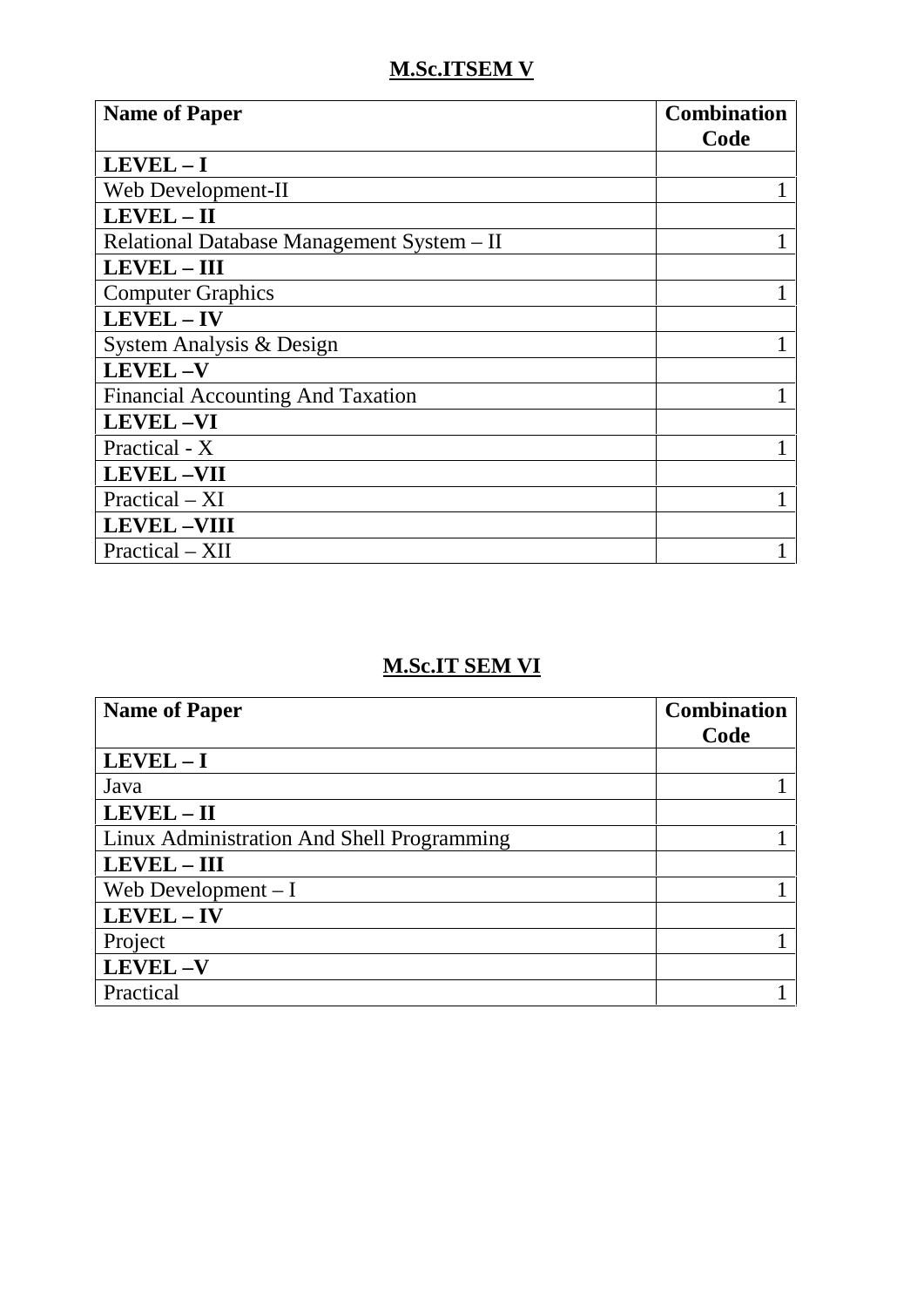# **M.Sc.IT SEM VII**

| <b>Name of Paper</b>           | <b>Combination</b> |
|--------------------------------|--------------------|
|                                | Code               |
| $LEVEL - I$                    |                    |
| $C#$ . Net                     |                    |
| LEVEL-II                       |                    |
| Advanced.Net                   |                    |
| <b>LEVEL - III</b>             |                    |
| <b>Software Engineering</b>    |                    |
| <b>LEVEL-IV</b>                |                    |
| <b>Optimization Techniques</b> |                    |
| <b>LEVEL-V</b>                 |                    |
| Seminar                        |                    |
| <b>LEVEL-VI</b>                |                    |
| Project                        |                    |

### **M.Sc.IT SEMVIII**

| <b>Name of Paper</b>                 | <b>Combination</b> |
|--------------------------------------|--------------------|
|                                      | Code               |
| $LEVEL - I$                          |                    |
| Java Web Development                 |                    |
| LEVEL - II                           |                    |
| Enterprise Java                      |                    |
| LEVEL - III                          |                    |
| <b>Management Information System</b> |                    |
| <b>LEVEL-IV</b>                      |                    |
| Information Security & Application   |                    |
| <b>LEVEL-V</b>                       |                    |
| Seminar                              |                    |
| <b>LEVEL-VI</b>                      |                    |
| Project                              |                    |